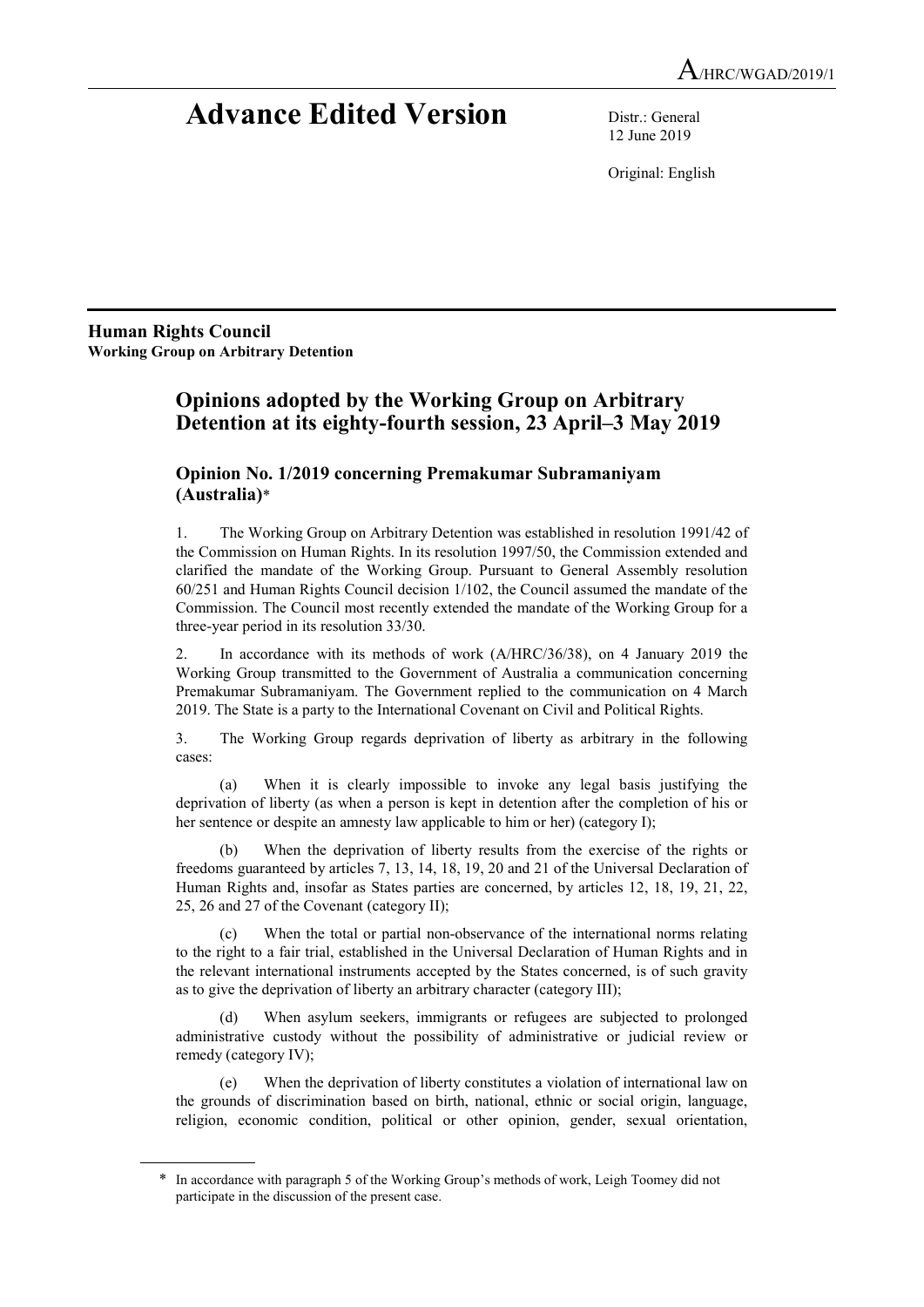disability, or any other status, that aims towards or can result in ignoring the equality of human beings (category V).

#### Submissions

#### Communication from the source

4. Premakumar Subramaniyam was born on 24 April 1983. He is a Sri Lankan national and a Tamil, who was subject to recognized persecution and human rights abuses in Sri Lanka. He was captured and tortured by the Sri Lankan army in 2002 and 2003. He subsequently developed psychotic symptoms; in 2003, he was admitted to hospital and diagnosed with schizophrenia. Mr. Subramaniyam currently resides at the Villawood Immigration Detention Centre, New South Wales, Australia.

## Arrest and detention

5. According to the source, on 20 March 2010, Mr. Subramaniyam arrived by boat at Christmas Island, Australia as an unauthorized maritime arrival. He was reportedly seeking asylum from persecuting forces in Sri Lanka, as he feared further torture or the possibility of enforced disappearance.

6. The source reports that Mr. Subramaniyam was detained upon arrival by the Department of Home Affairs of the Australian Commonwealth Government – (as it is now known) as an unlawful non-citizen of Australia and on the basis of a document issued by the Department. Mr. Subramaniyam was subsequently transferred to Villawood Immigration Detention Centre.

7. The source reports that Mr. Subramaniyam is being detained on the basis of the Migration Act 1958. The Act specifically states in sections 189 (1), 196 (1) and 196 (3) that unlawful non-citizens must be detained and kept in detention until they are (a) removed or deported from Australia; or (b) granted a visa. In addition, section 196 (3) specifically provides that "even a court" may not release an unlawful non-citizen from detention (unless the person has been granted a visa).

8. Around 13 June 2010, Mr. Subramaniyam submitted an application for protection. On 17 December 2010, the Department found that he was a refugee for the purposes of the Act and therefore a person to whom Australia owed protection obligations. As such, any return to Sri Lanka would constitute refoulement.

9. According to the source, Mr. Subramaniyam was, however, ineligible for the grant of a protection visa because of an adverse security assessment furnished by the Australian Security Intelligence Organisation on 15 March 2011. On 28 September 2011, the Department addressed a letter to Mr. Subramaniyam to inform him of options to end his immigration detention. Those options included resettlement in another country and the possibility of returning home.

10. At the end of 2011, the International Health and Medical Services, which is the body to which the Department contracts out medical care, recommended that community detention be explored for Mr. Subramaniyam due to his medical issues. In February 2012, he was diagnosed with schizophrenia and was determined by the Mental Health Tribunal to be a "mentally ill person" for the purposes of the Mental Health Act. Accordingly, he was admitted to Banks House, a public mental health facility.

11. Between 2012 and the time of the submission by the source, Mr. Subramaniyam was periodically moved back and forth from administrative detention to mental health facilities. He also spent time in medical facilities as he has congenital nystagmus, an untreatable condition of involuntary eye movement that has left him legally blind. Mr. Subramaniyam been under the national detention regime for more than eight years (i.e., no medical visa or similar has been granted), and he is currently detained in Villawood Immigration Detention Centre.

12. On 19 November 2013, the Department notified Mr. Subramaniyam that New Zealand would not accept him in the context of a third country settlement. The Australian Security Intelligence Organisation subsequently furnished Mr. Subramaniyam a second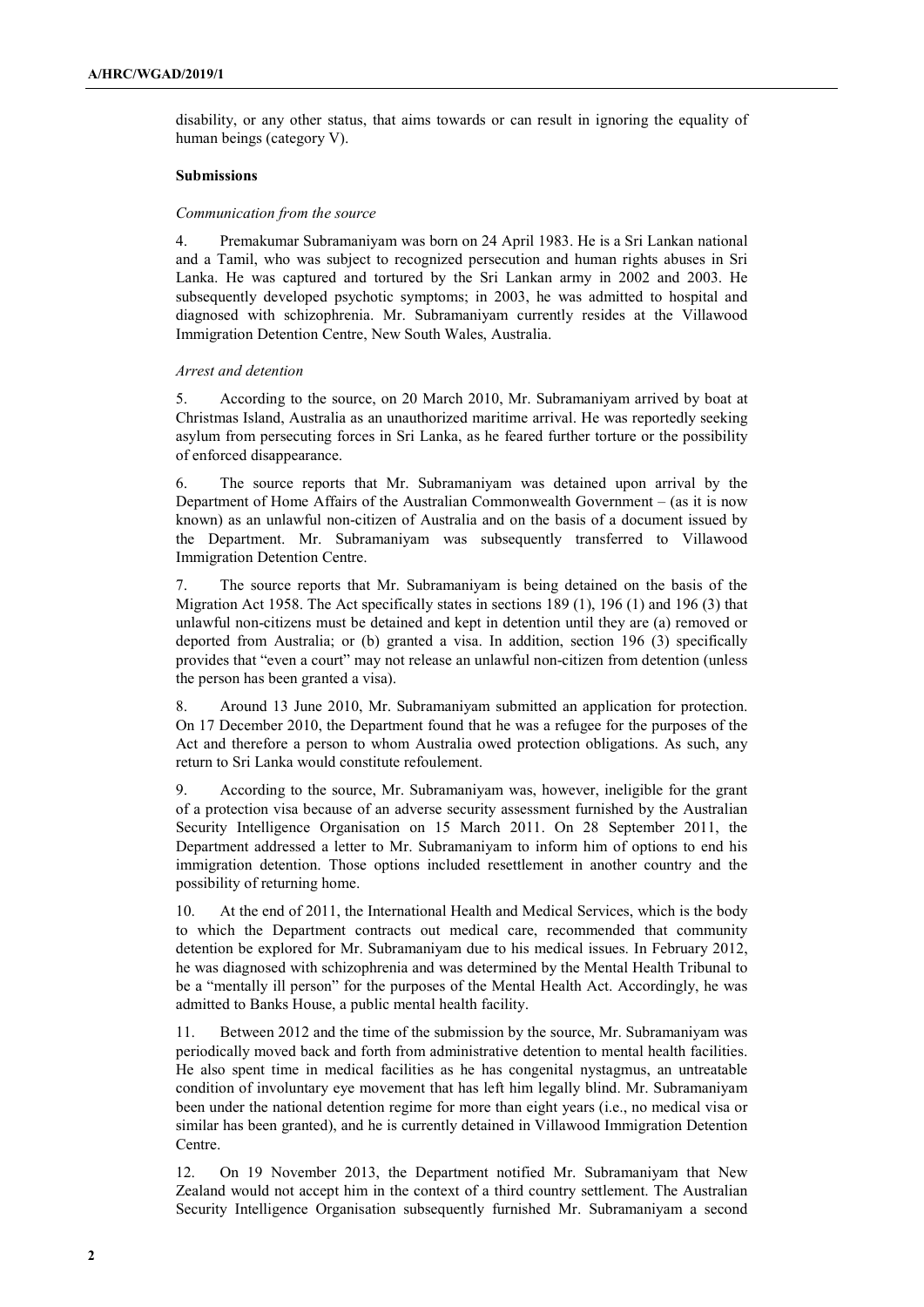adverse security assessment on 20 December 2013. On 3 February 2014, an independent reviewer undertook a review of the Australian Security Intelligence Organisation adverse security assessment.

13. According to the source, the adverse security assessment continued until 21 December 2016, when the Australian Security Intelligence Organisation revised Mr. Subramaniyam's assessment and furnished him with a qualified security assessment. It also did not "recommend against" the granting of a visa to Mr. Subramaniyam on security grounds.

14. Nonetheless, Mr. Subramaniyam reportedly remains in detention. In this respect, the source recalls that an application for a temporary protection visa was submitted on 22 October 2015, and that requests were made to the Minister of Home Affairs to intervene in Mr. Subramaniyam's case under section 195A of the Migration Act on 25 October 2017 (Ministerial Intervention 2017) and in March/April 2018 (Ministerial Intervention 2018). To the knowledge of the source, no response had been received to the visa application or Ministerial Intervention 2017 or Ministerial Intervention 2018 as at the date of its submission, despite numerous communications from Mr. Subramaniyam's legal representatives and advocates to the Department.

15. The source notes that, given that Mr. Subramaniyam received an adverse security assessment valid until the end of 2016, he has had very limited options to challenge his detention. It appears that little or no progress has been made on his protection visa application or Ministerial Intervention since he received a qualified security assessment (which, in theory, is not meant to be a barrier to release into the Australian community).

## Analysis of violations

16. The source claims that the detention of Mr. Subramaniyam constitutes an arbitrary deprivation of his liberty under categories II, III, IV and V of the categories applicable to the consideration of cases by the Working Group.

## Category II

17. The source submits that Mr. Subramaniyam has been deprived of liberty as a result of the exercise of his rights guaranteed by article 14 of the Universal Declaration of Human Rights, whereby "everyone has the right to seek and to enjoy in other countries asylum from persecution".

18. According to the source, Mr. Subramaniyam has also been deprived of his liberty, in contravention of article 26 of the International Covenant on Civil and Political Rights. Mr. Subramaniyam, as a non-Australian citizen, is subject to administrative detention.

## Category III

19. While acknowledging that category III normally relates to criminal arrest, the source submits that the particular circumstances of Mr. Subramaniyam's case warrant investigation under this category.

20. According to the source, article 9 (1) of the Covenant has not been adequately observed. The source adds that the Australian Human Rights Commission has found that the failure of the Department to ask the Australian Security Intelligence Organisation to assess the individual suitability for community-based detention while awaiting their security clearance amounts to a breach of the right to freedom from arbitrary detention.

21. The source also submits that the lack of reasons given for the adverse security assessments by the Australian Security Intelligence Organisation may breach the right to be given reasons for an arrest under article 9 (2) of the Covenant. The source further submits that the Organisation's security assessments are generally unreviewable. This may be inconsistent with the right to have the lawfulness of one's detention reviewable before a court under article 9 (4) of the Covenant.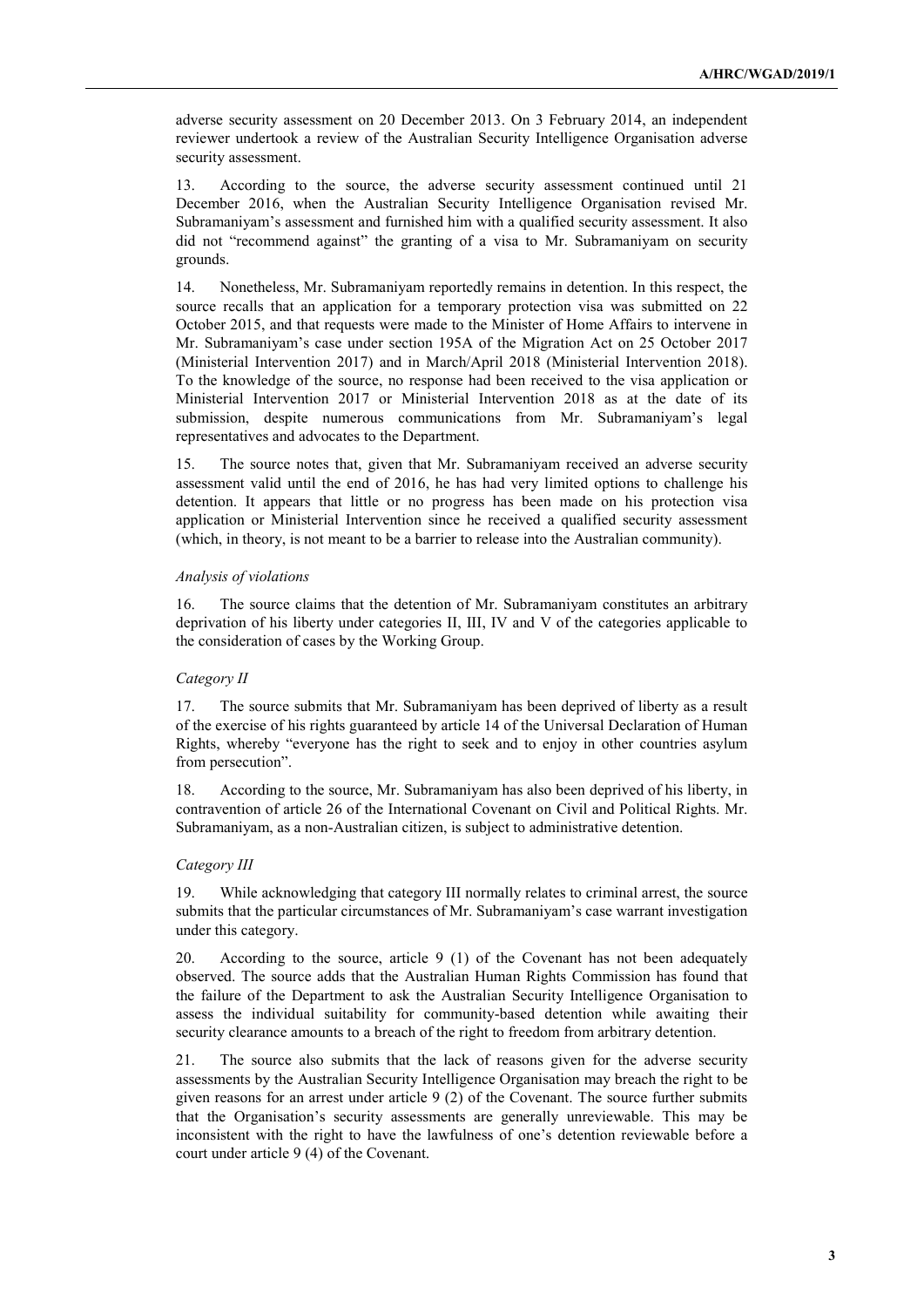## Category IV

22. The source also submits that Mr. Subramaniyam, as an asylum seeker who is subject to prolonged administrative custody, has not been guaranteed the possibility of administrative or judicial review or remedy. While Mr. Subramaniyam's negative security assessment was active, there was no means of substantive review. In addition, the withdrawal by the Australian Security Intelligence Organisation of the assessment on 21 December 2016 has not advanced Mr. Subramaniyam's application for asylum. It has reportedly been recognised by the Australian Human Rights Commission that there is a lack of effective review of the merits or lawfulness of adverse security assessments for asylum seekers, especially those from Sri Lanka.

23. The source recalls that the Migration Act 1958 specifically states, in sections 189 (1), 196 (1) and 196 (3), that unlawful non-citizens must be detained and kept in detention until they are (a) removed or deported from Australia (which, in Mr Subramaniyam's case, would constitute refoulement (including constructive refoulement)); or (b) granted a visa. Section 196 (3) clarifies that not even a court can release an unlawful non-citizen from detention (unless the person has been granted a visa).

24. In this regard, the source notes that the High Court of Australia, in its decision  $Al$ -Kateb v. Godwin (2004), has upheld mandatory detention of non-citizens as a practice that is not contrary to the Constitution of Australia. The source also notes that the Human Rights Committee has held that there is no effective remedy for people subject to mandatory detention in Australia.<sup>1</sup>

## Category V

25. According to the source, Australian citizens and non-citizens are not equal before the courts and tribunals of Australia. The decision of the High Court of Australia in Al-Kateb v. Godwin (see para. 24 above), stands for the proposition that detention of noncitizens pursuant to, inter alia, section 189 of the Act does not contravene the Australian Constitution. The effective result of this is that while Australian citizens may challenge administrative detention, non-citizens may not.

## Response from the Government

26. On 4 January 2019, the Working Group transmitted the allegations from the source to the Government under its regular communications procedure. The Working Group requested the Government to provide, by 5 March 2019, detailed information about the current situation of Premakumar Subramaniyam and to clarify the legal provisions justifying his continued detention, as well as its compatibility with the State's obligations under international human rights law, and in particular with regard to the treaties ratified by the State. Moreover, the Working Group called upon the Government of Australia to ensure his physical and mental integrity.

27. In its reply of 4 March 2019, the Government stated that Mr. Subramaniyam remains in immigration detention as he is an unlawful non-citizen. The Government continues to assess Mr. Subramaniyam's application for a Temporary Protection (subclass 785) Visa. All visa applications must meet character and health requirements, as well as the relevant criteria of the visa for which the application has been submitted. Mr. Subramaniyam's application for a Temporary Protection Visa has been referred for a character consideration under section 501 of the Migration Act 1958. The Department of Home Affairs is currently assessing all available information relating to his case to determine whether he meets the character requirements of the visa application.

28. The Government notes that the time taken to process a visa application varies according to the individual circumstances of the case. In the event that Mr. Subramaniyam's application for a Temporary Protection Visa is considered for visa refusal under section 501 of the Act, he will be issued a Notice of Intention to Consider Refusal prior to the decision being made. In the Notice, Mr. Subramaniyam will be invited to

<sup>&</sup>lt;sup>1</sup> See *Mr. C. v. Australia* (CCPR/C/76/D/900/1999).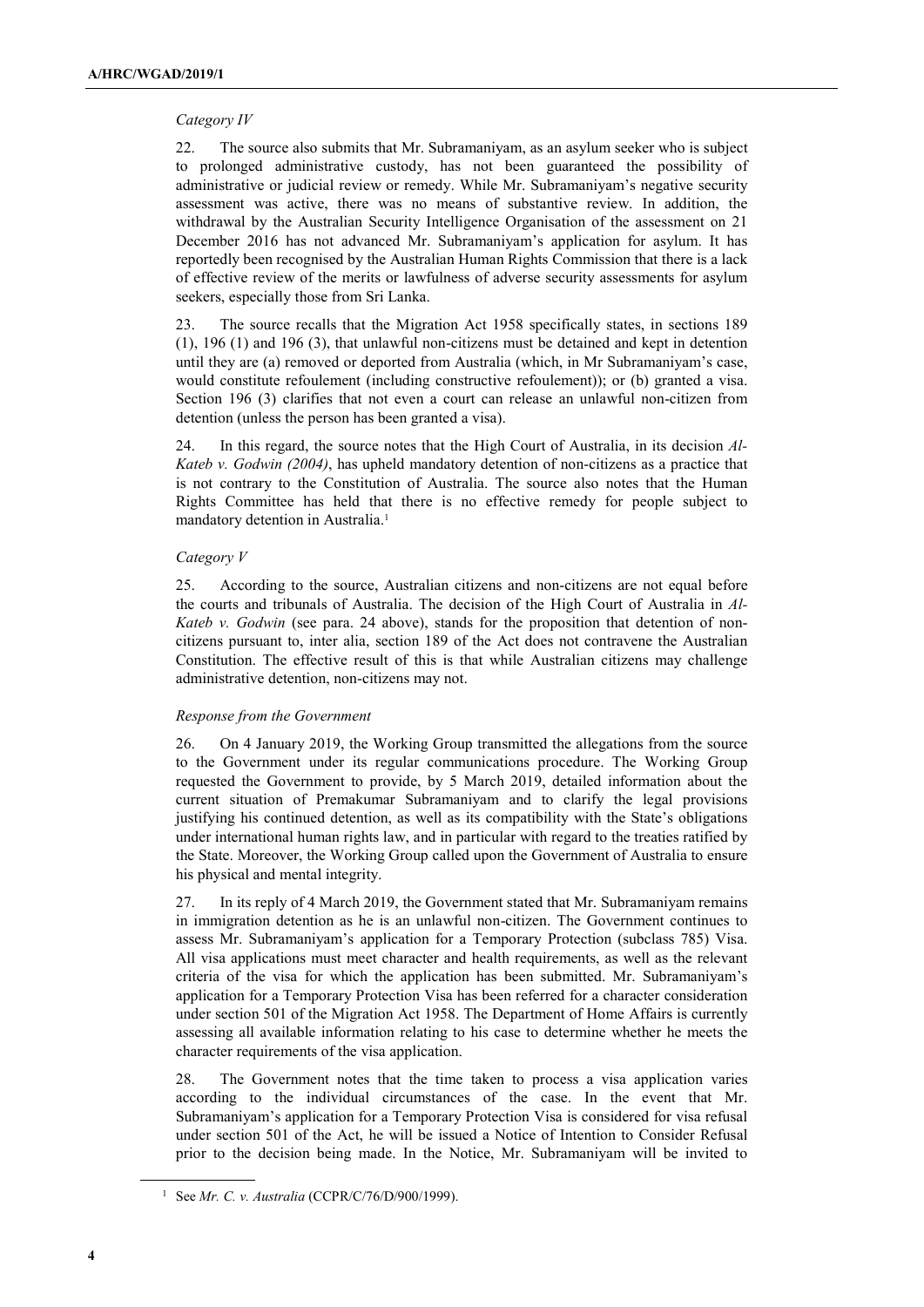comment or provide information on any factors that he believes are relevant to whether he passes the character test or why his visa application should not be refused.

29. According to the Government, immigration status resolution practices currently followed in Australia ensure that any person who is detained understands the reasons for their detention and the choices and pathways which may be available to them, including returning to their country of origin, pursuing legal remedies, or third country resettlement.

30. On 20 March 2010, Mr. Subramaniyam was detained under section 189 (3) of the Act after arriving on Christmas Island as an illegal maritime arrival. On 16 June 2010, a Refugee Status Assessment interview was conducted with Mr. Subramaniyam. On 9 July 2010, Mr. Subramaniyam was found to engage the State's protection obligations.

31. On 28 March 2011, Mr. Subramaniyam received an Adverse Security Assessment, making him ineligible for a permanent visa in Australia. On 4 August 2015, the Minister lifted the bar under section 46A of the Act, thereby allowing Mr. Subramaniyam to apply for a protection visa. On 24 December 2015, Mr. Subramaniyam lodged an application for a Temporary Protection Visa, which also served as a Bridging E (subclass 050) visa application. On 18 February 2016, the Department notified him that his application for a Bridging E (subclass 050) visa was invalid. The matter remains ongoing. On 21 December 2016, Mr. Subramaniyam received a Qualified Security Assessment, which supersedes the previous Adverse Security Assessment.

32. The Government submits that the ongoing review of individuals in immigration detention includes a risk-based approach to consideration of the appropriate placement and management of an individual while their status is being resolved. Placement in an immigration detention facility is based on the assessment of a person's risk to the community and the level of engagement in the status resolution process. If the individual does not represent an unacceptable risk to the community, community-based options may be used. Individuals may be required to comply with various conditions while remaining in the community, until a substantive immigration status outcome has been reached and/or they leave the country. Immigration detention in an immigration detention centre will continue to be available for those who pose a risk to the safety and security of the Australian community. Mr. Subramaniyam's placements are reviewed periodically through case management processes to ensure that they are appropriate.

33. On 29 December 2011, Mr. Subramaniyam was transferred from Villawood Immigration Detention Centre to Sydney Immigration Residential Housing. After being involved in a fire incident at Sydney Immigration Residential Housing on 23 July 2012, he was returned to Villawood Immigration Detention Centre. On 7 September 2012, he was charged with damage to Commonwealth property and endangering life in relation to the incident. On 22 July 2013, the Court of New South Wales found him unfit to plead. On 4 October 2013, the Commonwealth Director of Public Prosecutions discontinued proceedings, partly due to Mr. Subramaniyam's mental health issues.

34. On 29 January 2015, following his failure to attend scheduled Community Treatment Order appointments, Mr. Subramaniyam was provided with notifications of breaches of the Community Treatment Order by the Bankstown Mental Health Community Centre. Owing to the breaches, Mr. Subramaniyam was transferred to the Liverpool Hospital (Mental Health) Alternative Place of Detention on 4 February 2015. On 9 March 2016, he was transferred back to Villawood Immigration Detention Centre, where he currently resides, pending the outcome of his application for a Temporary Protection Visa.

35. The Government notes that, on 23 of January 2018, Mr. Subramaniyam was involved in an incident involving inappropriate comments made to a female staff member. He was counselled and advised on his rights and responsibilities. The matter is now considered closed.

36. According to the Government, Mr. Subramaniyam's health and welfare are continually monitored by International Health and Medical Services general practitioners and psychiatrists. Mr. Subramaniyam has been provided with treatment for his eye condition and further medical assessments will be conducted to confirm his vision status. Furthermore, International Health and Medical Services has made no recent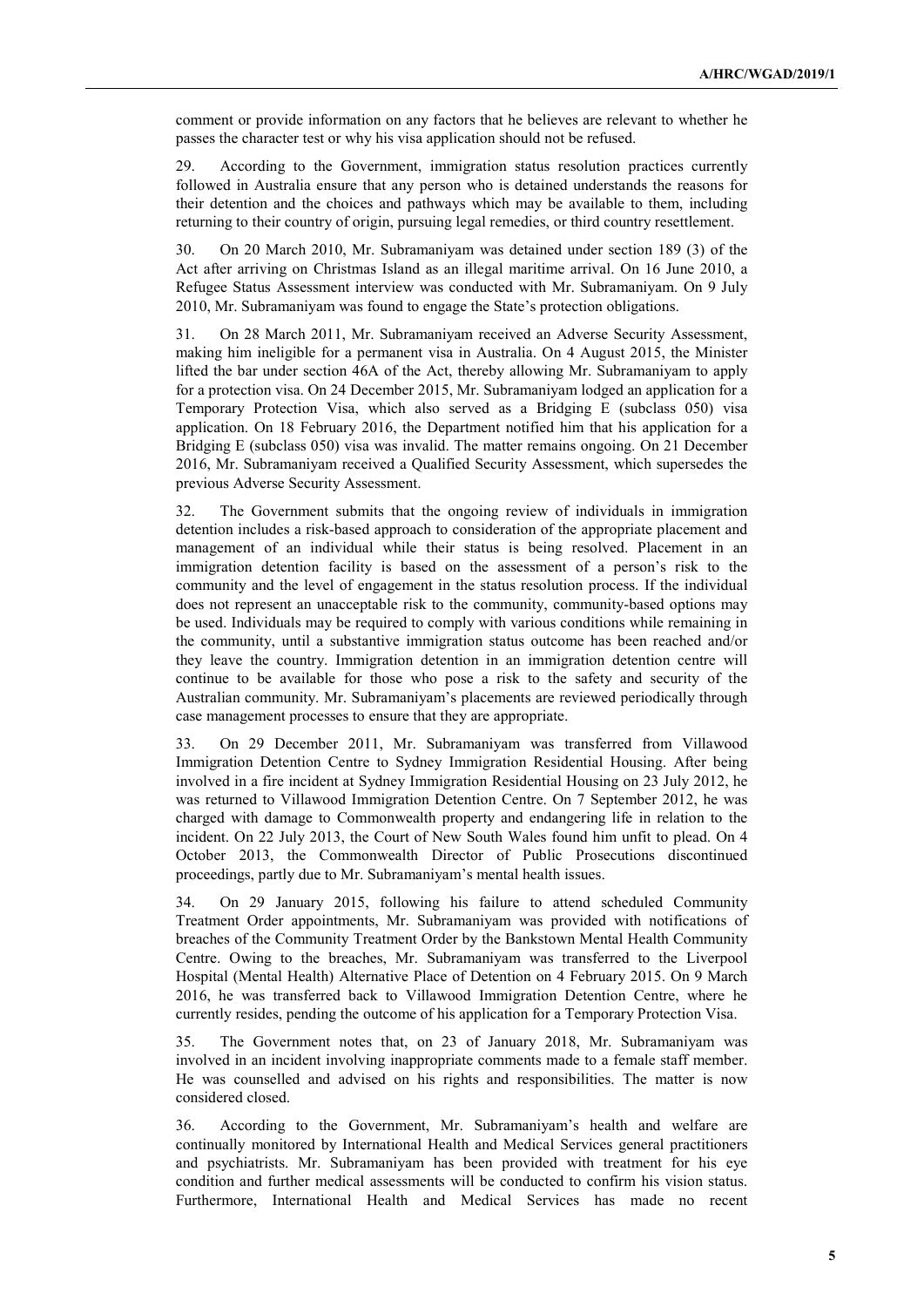recommendations to indicate that Mr. Subramaniyam's health is being adversely affected by his current detention placement.

37. With regard to the legal and policy framework, the Government submits that persons who arrive in Australia without a visa or whose visa is cancelled at the border and seek the State's protection are not eligible for a permanent protection visa. They are eligible to apply only for a Temporary Protection (subclass 785) Visa or a Safe Haven Enterprise Visa. Subsequent visas may be granted if the person continues to engage the State's protection obligations or if they meet pathways to other visas while holding a Safe Haven Enterprise Visa.

38. The Government states that the State's domestic legislation, namely the Migration Act 1958, and its policy and practices, implement the State's non-refoulement obligations under the Convention relating to the Status of Refugees and the Protocol thereto, the International Covenant on Civil and Political Rights and the Second Optional Protocol thereto, aiming at the abolition of the death penalty, and the Convention against Torture and other Cruel, Inhuman or Degrading Treatment or Punishment. However, even where a person engages the State's protection obligations, they may be refused a protection visa if they cannot also meet other visa criteria relating to health, character and security.

39. The Government reports that visa applicants must meet the character requirements outlined under section 501 of the Act, which allows the Minister, or a delegate, to refuse visas to non-citizens where they fail the character test, or to cancel a visa when the Minister reasonably suspects that the person does not pass the character test and the person is not able to satisfy the Minister that they do. A person may fail the character test on a number of grounds, including, but not limited to, when there is a risk that the non-citizen would engage in conduct that would pose a threat to the safety of the Australian community. When a decision is made on whether it is appropriate to refuse or cancel a visa, all relevant information and circumstances relating to the case, including the impact on the individual, are taken into account. Nevertheless, the safety of the Australian public is a primary consideration, and a decision to refuse or cancel a visa may be made, even when there are other countervailing factors.

40. The Government's position is that the immigration detention of an individual on the basis that they are an unlawful non-citizen is not arbitrary per se under international law. Continuing detention may become arbitrary after a certain period of time without proper justification. The determining factor is whether the grounds for the detention are justifiable. Detention in an immigration detention centre is a last resort measure for the management of unlawful non-citizens. Persons who enter Australia without a valid visa do not provide the State with an opportunity to assess any risks they might pose to the Australian community prior to their arrival. Detention while the Government is assessing an unlawful non-citizen under the Act is administrative in nature, not for punitive purposes. The Government is committed to ensuring that all persons in immigration detention are treated in a manner consistent with the State's international legal obligations.

41. The Government notes that, in accordance with the State's legislative framework, the length of immigration detention is not limited by a set time frame but is dependent on a number of factors, such as identity determination, developments in country information and the complexity of processing due to individual circumstances relating to health, character or security matters.

42. With regard to review mechanisms, the Government states that, on 5 October 2018, the Department submitted a report to the Commonwealth Ombudsman in relation to Mr. Subramaniyam's ongoing detention. In accordance with section 486N of the Act, the Department provides the Commonwealth Ombudsman with a report relating to the circumstances of a person's detention for every person who has been in administrative immigration detention for more than two years, and every six months thereafter. The Ombudsman will, as required, report to the Minister, providing an assessment of the appropriateness of the arrangements for the detention of the person.

43. The Government reports that it consults with a number of relevant stakeholders on a regular basis to review Mr. Subramaniyam's placement. Mr. Subramaniyam's detention has been reviewed 87 times under case management processes held in Case Management and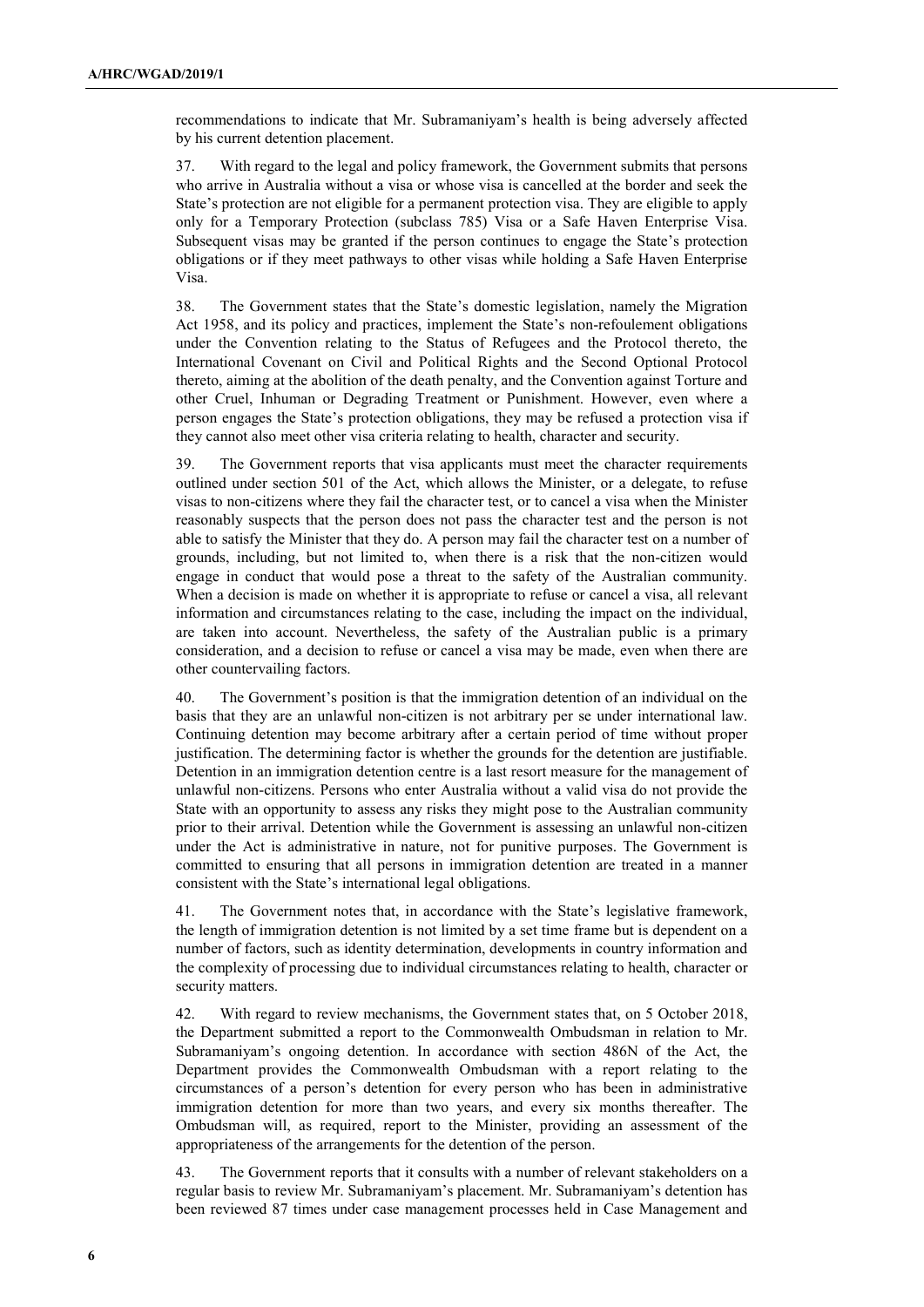Detention Review Committee meetings. Detention Review Managers ensure the lawfulness and reasonableness of detention by reviewing all detention decisions. Detention Review Committee meetings are held monthly to review all cases in held detention to ensure the ongoing lawfulness and reasonableness of the decision to detain a person by taking into account all the circumstances of the case, including any changes in circumstances, alternative placement options, and adherence to legal obligations. This periodic review takes into account any changes in the client's circumstances that may have an impact on immigration pathways, including returns and removal, to ensure the continued lawfulness of detention, and ensures that alternative placement options are fully considered. The reviews have found that Mr. Subramaniyam's detention continues to be appropriate and his current placement suitable.

44. The Government recalls that it engages an Independent Reviewer to review adverse security assessments of persons who remain in immigration detention and have been found to engage the State's protection obligations under international law, are not eligible for a permanent protection visa, or who have had their permanent protection visa cancelled. The Independent Reviewer examines all material used in making the security assessment, as well as other relevant material, and forms an opinion on whether the assessment outcome is appropriate. On 30 April 2013, Mr. Subramaniyam met with the Independent Reviewer to provide an oral submission on the review of his Adverse Security Assessment. On 10 February 2014, the Independent Reviewer affirmed the assessment.

45. The Government notes that, under section 195A of the Migration Act 1958, a Minister may grant a person in immigration detention a visa should the Minister consider it in the public interest to do so. The Minister's intervention power is non-compellable, meaning the Minister is under no legal obligation to exercise or consider exercising that power. Only the Minister can exercise this power. The Minister issues guidelines to the Department explaining the circumstances under which the Minister may wish to consider exercising the power and identifying the types of cases that should or should not be referred for consideration under section 195A of the Act. The Department initiated an assessment of Mr. Subramaniyam's case in December 2016. In October 2017, consideration of Mr. Subramaniyam's case was finalized without referral to the then Minister for Home Affairs, as Mr. Subramaniyam had an ongoing application for a temporary protection visa. As the process had been initiated by the Department, there was no legal requirement formally to notify Mr. Subramaniyam of the outcome.

46. The Government states that a person in immigration detention is able to seek judicial review of the lawfulness of his or her detention before the Federal Court (under section 39B (1) of the Judiciary Act) or the High Court of Australia (under section 75 (v) of the Constitution). On 12 December 2011, Mr. Subramaniyam's solicitors filed an injunction against the Government that Mr. Subramaniyam not be detained in any form of immigration detention that could exacerbate his mental health condition. On 23 April 2012, Mr. Subramaniyam's solicitors discontinued the proceedings on the basis of a confidential agreement between the parties.

47. In response to the source's claim that, as a result of the decision of the High Court in  $Al-Kateb$  v. Godwin (2004), non-citizens are not equal before the courts, the Government submits that this is not correct. The High Court held in that matter that provisions of the Act requiring the detention of non-citizens until they are removed, deported or granted a visa, even if removal were not reasonably practicable in the foreseeable future, are valid. The right to seek a remedy against an officer of the Commonwealth under the Constitution or in the Federal Court is available to Australian citizens and non-citizens alike. The decision in Al-Kateb v. Godwin (2004) does not alter a non-citizen's ability to have access to and to use these provisions to challenge the lawfulness of his or her detention.

48. In response to the source's claim that Mr. Subramaniyam had been deprived of his liberty in contravention of article 26 of the Covenant due to the means in which he entered Australia, the Government notes the object of the Act is to "regulate, in the national interest, the coming into, and presence in, Australia of non-citizens". The purpose of the Act is therefore to differentiate on the basis of nationality between non-citizens and citizens. In its general comment No. 15 (1986) on the position of aliens under the Covenant, the Human Rights Committee acknowledged that the Covenant did not recognize the right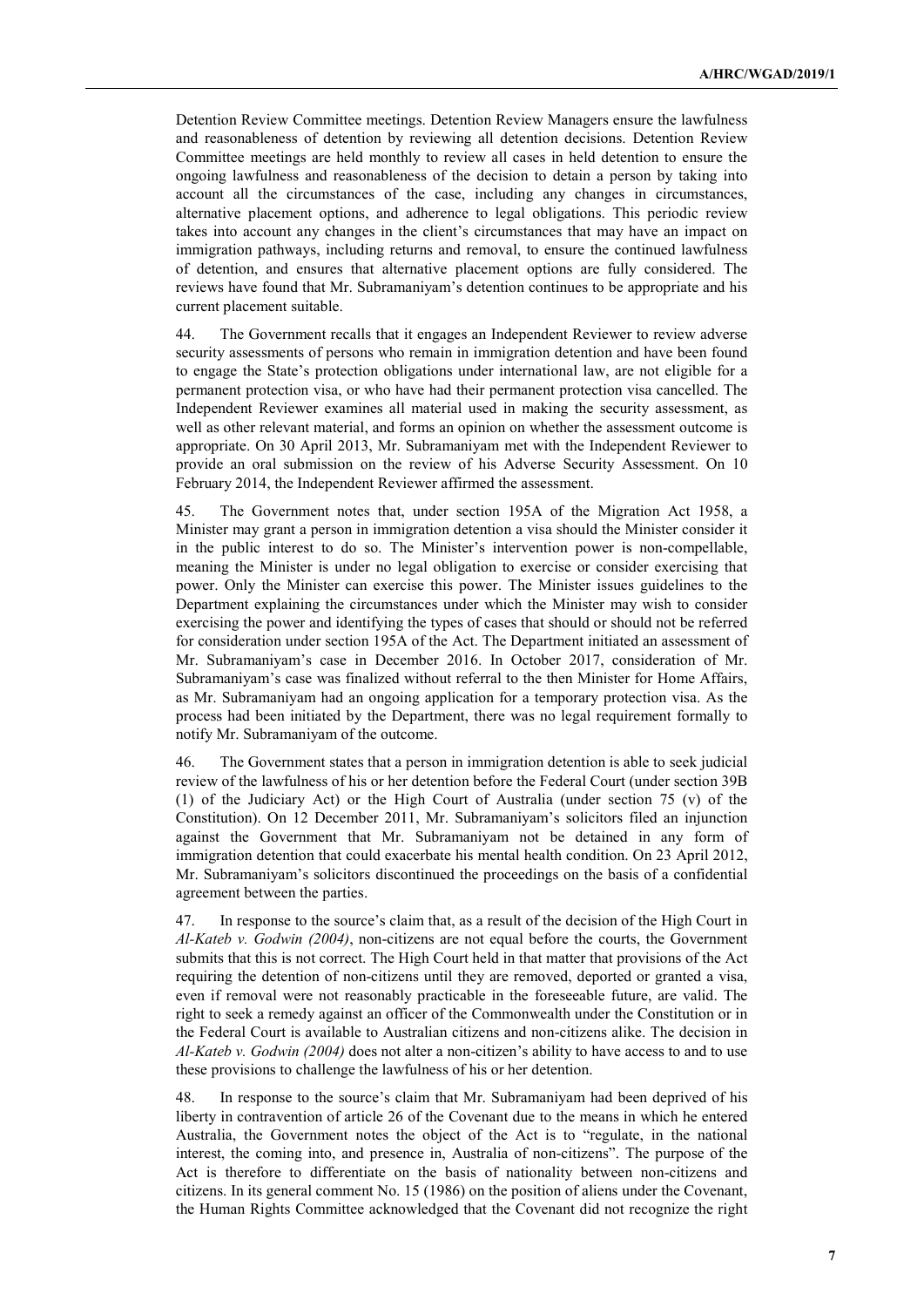of aliens to enter or reside in the territory of a State party; it was in principle a matter for the State to decide who it would admit to its territory. In certain circumstances, however, an alien may enjoy the protection of the Covenant even in relation to entry or residence, for example, when considerations of non-discrimination, prohibition of inhuman treatment and respect for family life arose. Consent for entry may be given subject to conditions relating, for example, to movement, residence and employment.

49. The response notes that it is a matter for the Government to determine who may enter its territory and under what conditions, including by requiring that a non-citizen hold a visa in order to lawfully enter and remain in Australia, and that in the circumstance that a visa is not held, a non-citizen is subject to immigration detention.

50. In conclusion, the Government submits that Mr. Subramaniyam is lawfully detained under the section 189 (3) of the Act. The Government recalls that the State remains committed to an effective and robust international programme and that it takes its protection obligations seriously, and that its protection arrangements are premised on the fundamental obligation of non-refoulement. The Government reiterates that it has a longstanding commitment to cooperating with the United Nations, and has a strong human rights record.

#### Further information from the source

51. The reply of the Government was transmitted to the source for any further comments on 5 March 2019.

52. In its response of 19 March 2019, the source reports that the Government had previously acknowledged, in July 2017, that Mr. Subramaniyam could not be further interviewed and would not be asked to provide any further information owing to his mental health condition. The Government response itself records that, as far back as 2013, Mr. Subramaniyam was found unfit to plead in a criminal matter.

53. The source submits that, given Mr. Subramaniyam's mental health issues, he is unable to understand the reasons for his detention or the "pathways" available to him. Furthermore, Mr. Subramaniyam has been found to be owed protection obligations so should not be returned to Sri Lanka (despite section 197C of the Act, which permits such refoulement). In addition, on 19 November 2013, the Department notified Mr. Subramaniyam that New Zealand would not accept him for resettlement. There is no evidence that any other country will accept him.

54. The source notes that detention review mechanisms operate within the State's legal framework that permits arbitrary detention. They also operate within a set of referral guidelines that, owing to Mr. Subramaniyam's mental health needs and current Qualified Security Assessment (and previous Adverse Security Assessment), he is extremely unlikely to meet. Lastly, it is noted that the Department has consistently failed to act on recommendations of the Ombudsman to release individual asylum seekers and refugees from detention.

55. The source submits that, despite the Government's assertions, detention is the first resort for unlawful non-citizens. Under section 189 of the Migration Act 1958, unlawful non-citizens must be detained. This issue has been noted by the Working Group in, inter alia, previous opinions.

56. According to the source, while the Government in its response notes various situations in which a person may challenge their detention, these situations do not currently apply to Mr. Subramaniyam. Discussion of these situations gives an impression that options may be available to Mr. Subramaniyam, which is not correct. As noted, Mr. Subramaniyam's detention is currently lawful under Australian law.

57. The source submits that the case Al-Kateb v. Godwin (2004) reinforces the position of Mr. Subramaniyam – his arbitrary open-ended detention is authorized by Australian law, both legislation and case law.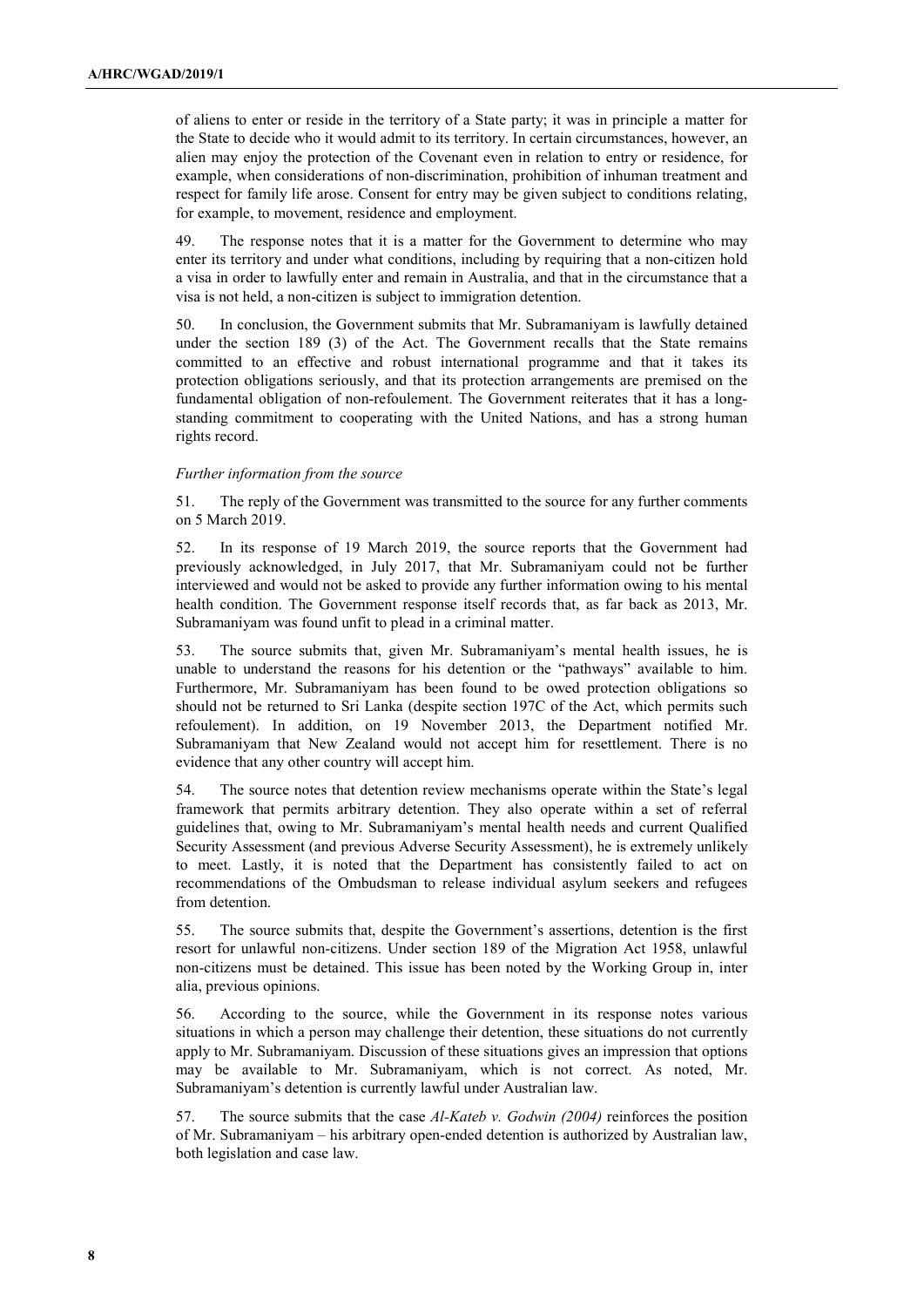#### Discussion

58. The Working Group thanks the source and the Government for their submissions, and appreciates the cooperation and engagement of both parties in this matter.

59. At the outset, the Working Group wishes to acknowledge the current proceedings concerning Mr. Subramaniyam at the Federal Court of Australia. The Working Group expresses its appreciation to the Court for the weight it has attached to the examination of the present application by the Working Group. It calls upon the Federal Court to give its full consideration to the present opinion in any matter before it concerning Mr. Subramaniyam or anyone else in a similar situation.

60. The source has submitted that the detention of Mr. Subramaniyam is arbitrary and falls under categories II, III, IV and V of the Working Group. While not addressing the categories as employed by the Working Group specifically, the Government of Australia rejects these submissions. The Working Group will examine the submissions in turn.

61. The source has submitted and the Government has not disputed that Mr. Subramaniyam arrived at Christmas Island, Australia on 20 March 2010 by boat, and was immediately detained. The authority responsible for the detention was the Department of Home Affairs of the Australian Commonwealth Government (as it is now known), and Mr. Subramaniyam was detained as an unlawful non-citizen of Australia on the basis of a document issued by the Department. The source argues that such detention was arbitrary and falls under category II of the Working Group since Mr. Subramaniyam was detained for the exercise of his rights under article 14 of the Universal Declaration of Human Rights. The source also argues that the rights of Mr. Subramaniyam under article 26 of the Covenant were violated, as only unlawful non-citizens may be detained.

62. In its response, the Government submits that mandatory immigration detention of unlawful non-citizens is an essential component of its strong border control. The Government emphasizes that the need to protect Australia from people who may pose a risk to the Australian community and national security is a factor in determining how Australia meets its international obligations in particular cases.

63. With regard to the situation of Mr. Subramaniyam, the Government submits that, on 20 March 2010, he was detained as an illegal maritime arrival. On 9 July 2010, Mr. Subramaniyam was found to engage the State's protection obligations. However, on 28 March 2011, he received an Adverse Security Assessment, which made him ineligible for a permanent visa in Australia. On 4 August 2015, the Minister lifted the bar under section 46A of the Migration Act 1958 for Mr. Subramaniyam, allowing him to apply for a protection visa, which he did on 24 December 2015. The Government further explains that it is currently assessing the application of Mr. Subramaniyam under section 501 of the Act, given that his application for a Temporary Protection (subclass 785) Visa requires character and health assessments to be carried out. Mr. Subramaniyam remains in detention. Arguing that the detention of Mr. Subramaniyam has been prescribed by the Act, the Government rejects the source's claim concerning article 14 of the Universal Declaration of Human Rights.

64. The Government also submits that the national legal framework does not set a time frame for the permissible length of immigration detention; however, this also depends on a number of factors, such as identity determination, developments in country and the complexity of processing owing to individual circumstances relating to health, character or security matters. The Working Group understands that the latter three elements – health, character and security matters – are particularly relevant in the case of Mr. Subramaniyam.

65. The Government also rejects the claim of breach of article 26 of the Covenant, since the object of the Migration Act 1958 is to regulate the arrival of non-citizens to Australia; therefore, by definition, it does not apply to citizens. The Government points to general comment No. 15 of the Human Rights Committee, in which it clarified that the Covenant did not recognize the right of aliens to enter or reside in the territory of a State party, and that the State was, in principle, free to decide whom it would admit to its territory.

66. The Working Group observes that it is not disputed that Mr. Subramaniyam has been in immigration detention since 20 March 2010, which is a very lengthy period of time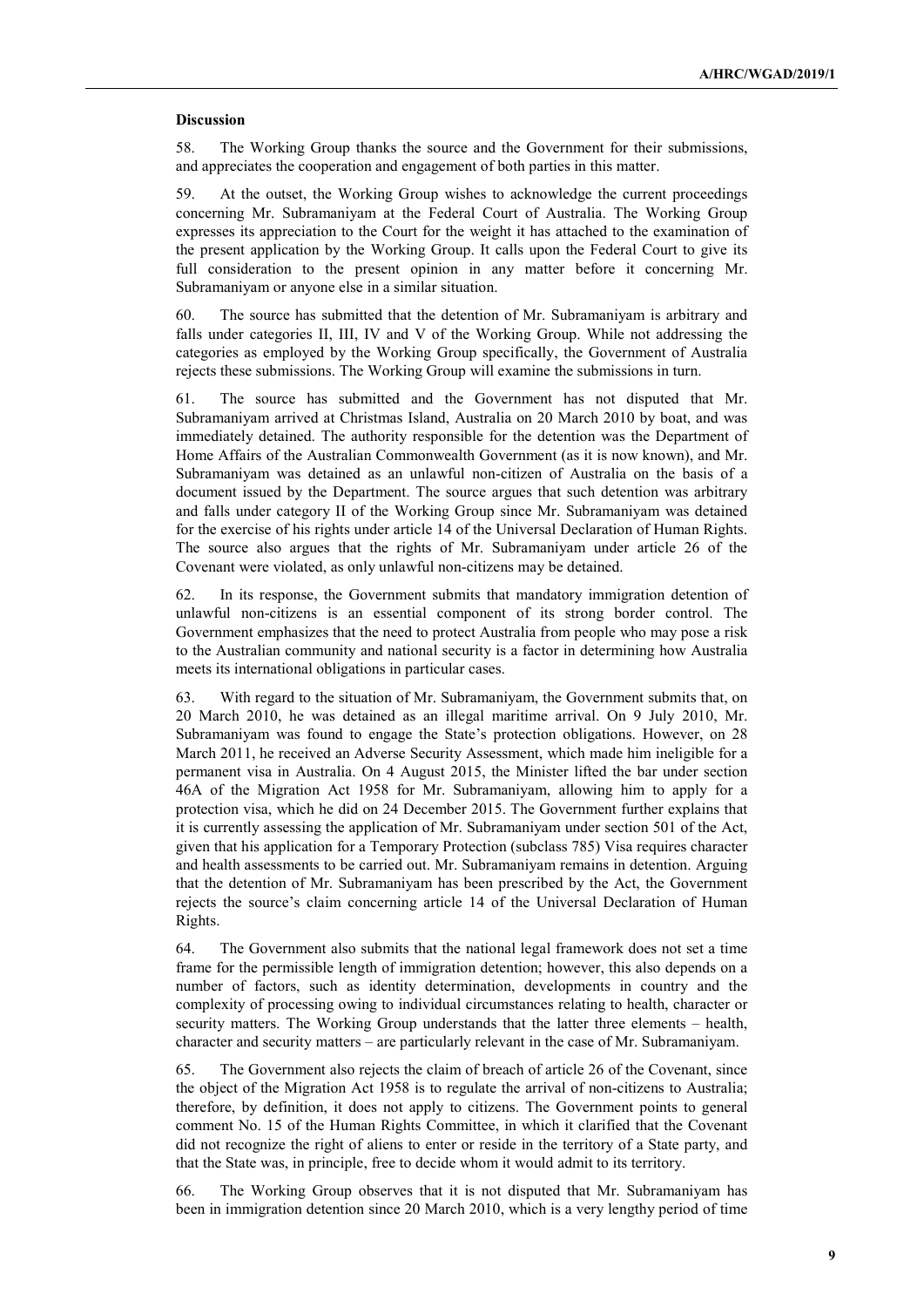(now more than nine years). The Working Group also observes that Mr. Subramaniyam was detained on his arrival, and that the Australian authorities did not carry out any initial assessment in relation to the need to detain Mr. Subramaniyam when he was first detained. In fact, only a few months later, on 9 July 2010, it was established that the case of Mr. Subramaniyam engaged the State's protection obligations; he nonetheless remained in detention. It was not until a year later, on 28 March 2011, that Mr. Subramaniyam received an Adverse Security Assessment. Mr. Subramaniyam was therefore detained from 20 March 2010 to 28 March 2011 awaiting the outcome of the security assessment; no assessment was made of whether he should remain in detention or whether alternatives to detention could be used during that time.

67. As the Working Group has explained in its revised deliberation No. 5, any form of administrative detention or custody in the context of migration must be applied as an exceptional measure of last resort, for the shortest period and only if justified by a legitimate purpose, such as documenting entry and recording claims or initial verification of identity if in doubt (A/HRC/39/45, annex, para. 12).

68. Revised deliberation No. 5 echoes the views of the Human Rights Committee, which argued in its general comment No. 35 (2014) on liberty and security of person that asylum seekers who unlawfully enter a State party's territory may be detained for a brief initial period in order to document their entry, record their claims and determine their identity, if it is in doubt. According to the Committee, to detain them further while their claims were being resolved would be arbitrary in the absence of a particular reason specific to the individual, such as an individualized likelihood of absconding, a danger of crimes against others or a risk of acts against national security.

69. In the present case, Mr. Subramaniyam was detained immediately upon arrival for a year, despite being recognized as engaging the State's protection obligations. The Working Group cannot accept that detention for one year be described as a "brief initial period" (see para. 68 above). The Working Group is mindful that it only took four months for the authorities to establish that the case of Mr. Subramaniyam engaged the State's protection obligations.

70. Furthermore, the Government has not presented any particular reason specific to Mr. Subramaniyam, such as an individualized likelihood of absconding, a danger of crimes against others or a risk of acts against national security, which would have justified his initial detention.

71. These two failures on the part of the Government lead the Working Group to conclude that there was no other reason for detaining Mr. Subramaniyam than the fact that he was an asylum seeker and therefore subjected to the automatic immigration detention policy of Australia, in accordance with the Migration Act 1958. The Working Group therefore concludes that Mr. Subramaniyam was detained due to the exercise of his legitimate rights under article 14 of the Universal Declaration of Human Rights, which renders his initial detention until March 2011 arbitrary, falling under category II as employed by the Working Group.

72. The Working Group agrees with the argument presented by the Government in relation to article 26 of the Covenant. However, the Working Group points out that the Human Rights Committee, in its general comment No. 15 quoted by the Government also makes it clear that "aliens receive the benefit of the general requirement of nondiscrimination in respect of the rights guaranteed in the Covenant, as provided for in article 2 thereof. (…) Aliens have the full right to liberty and security of the person."

73. Mr. Subramaniyam is therefore entitled to the right to liberty and security of person as guaranteed in article 9 of the Covenant; when guaranteeing these rights to him, Australia should ensure that this is done without distinction of any kind, as required by article 2 of the Covenant. In the present case, Mr. Subramaniyam is subjected to de facto indefinite detention due to his immigration status, in clear breach of article 2, in conjunction with article 9 of the Covenant. The Working Group therefore considers that the detention of Mr. Subramaniyam since March 2011 also is arbitrary and falls under category II. The Working Group refers the present case to the Special Rapporteur on the human rights of migrants for appropriate action.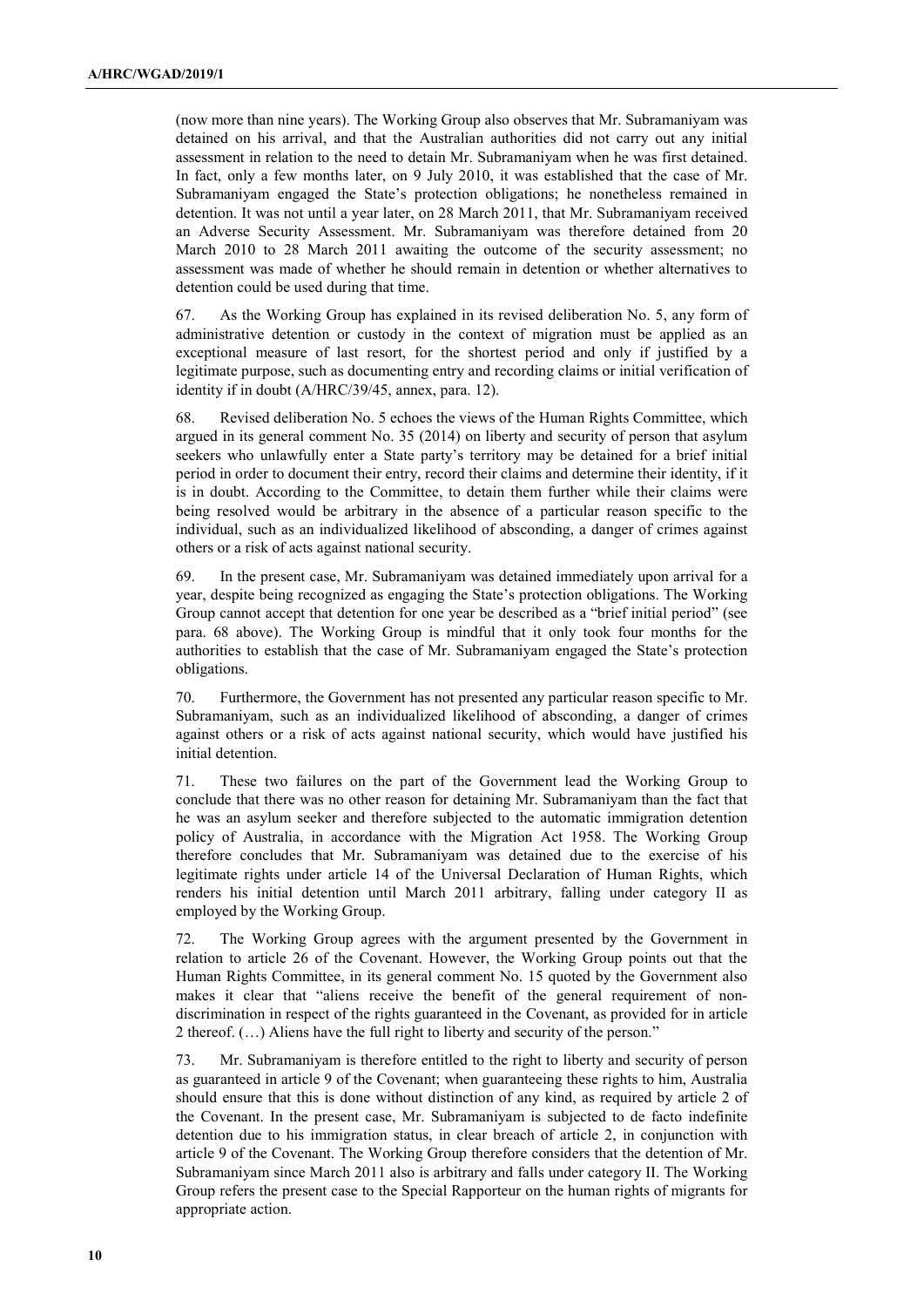74. The source has further argued that the international norms relating to the right to a fair trial have not been observed in relation to the detention of Mr. Subramaniyam, specifically those rights protected under articles 9 (1), (2) and (4) of the Covenant. Therefore, according to the source, Mr. Subramaniyam's detention falls under category III of the Working Group. The source also argues that Mr. Subramaniyam, as a recognized refugee, who is subject to prolonged administrative custody, has not been guaranteed the possibility of administrative or judicial review or remedy. This, according to the source, means that his detention is arbitrary and falls under category IV.

The Government of Australia denies these allegations, arguing that a person in immigration detention is able to seek judicial review of the lawfulness of his or her detention before the Federal Court or the High Court of Australia.

76. The Working Group observes that, since his Adverse Security Assessment in 2011, Mr. Subramaniyam has remained in detention. Following a fire incident in 2012 for which he was charged, in July 2013, the Court of New South Wales found Mr. Subramaniyam unfit to plead, while in October 2013, the Commonwealth Director for Public Prosecution discontinued proceedings, partially because of Mr. Subramaniyam's mental health. On 4 February 2015, Mr. Subramaniyam was transferred to the Liverpool Hospital (Mental Health) Alternative Place of Detention, where he remained until 9 March 2016. He was then returned to Villawood Immigration Detention Centre, where he remains today. Both the source and the Government report on Mr. Subramaniyam's ongoing health issues, although they disagree whether they have been appropriately addressed by the authorities. Mr. Subramaniyam's detention has now lasted for more than nine years, and the Working Group notes that the Government has not been able to indicate when it would end.

77. The source has submitted, and the Government has not denied, that various options of Mr. Subramaniyam being resettled in a third country have been pursued. Both the source and the Government have submitted that an Independent Reviewer undertook a review of the Adverse Security Assessment that was issued in relation to Mr. Subramaniyam. Noting that the source and the Government have disagreed on the duration as well as the outcome of the review, the Working Group is mindful that, by the Government's own admission, Mr. Subramaniyam is currently undergoing yet another assessment in relation to his Temporary Protection Visa application. The application was, however, submitted on 24 December 2015, as the Government itself stipulates, which is fully three and a half years ago.

78. The Working Group also notes the submission made by the Government that the Case Management and Detention Review Committee has reviewed the continued lawfulness and reasonableness of Mr. Subramaniyam's detention 87 times and found it to be appropriate.

79. The Working Group recalls that, according to the United Nations Basic Principles and Guidelines on Remedies and Procedures on the Right of Anyone Deprived of Their Liberty to Bring Proceedings Before a Court, the right to challenge the lawfulness of detention before a court is a self-standing human right, which is essential to preserve legality in a democratic society (A/HRC/30/37, paras. 2–3). That right, which in fact constitutes a peremptory norm of international law, applies to all forms of deprivation of liberty (ibid., para. 11), and applies to all situations of deprivation of liberty; not only to detention for purposes of criminal proceedings but also to situations of detention under administrative and other fields of law, including military detention, security detention, detention under counter-terrorism measures, involuntary confinement in medical or psychiatric facilities and migration detention (ibid., para. 47 (a)). Moreover, it applies irrespective of the place of detention or the legal terminology used in the legislation, and any form of deprivation of liberty on any ground must be subject to effective oversight and control by the judiciary (ibid., para. 47 (b)).

80. The facts of Mr. Subramaniyam's case since his detention on 20 March 2010 as presented to the Working Group by both the source and the Government are characterized by various security assessments and different visa applications; none of them however, have concerned his need to remain in detention. There have also been numerous reviews by the Case Management and Detention Review Committee, which, according to the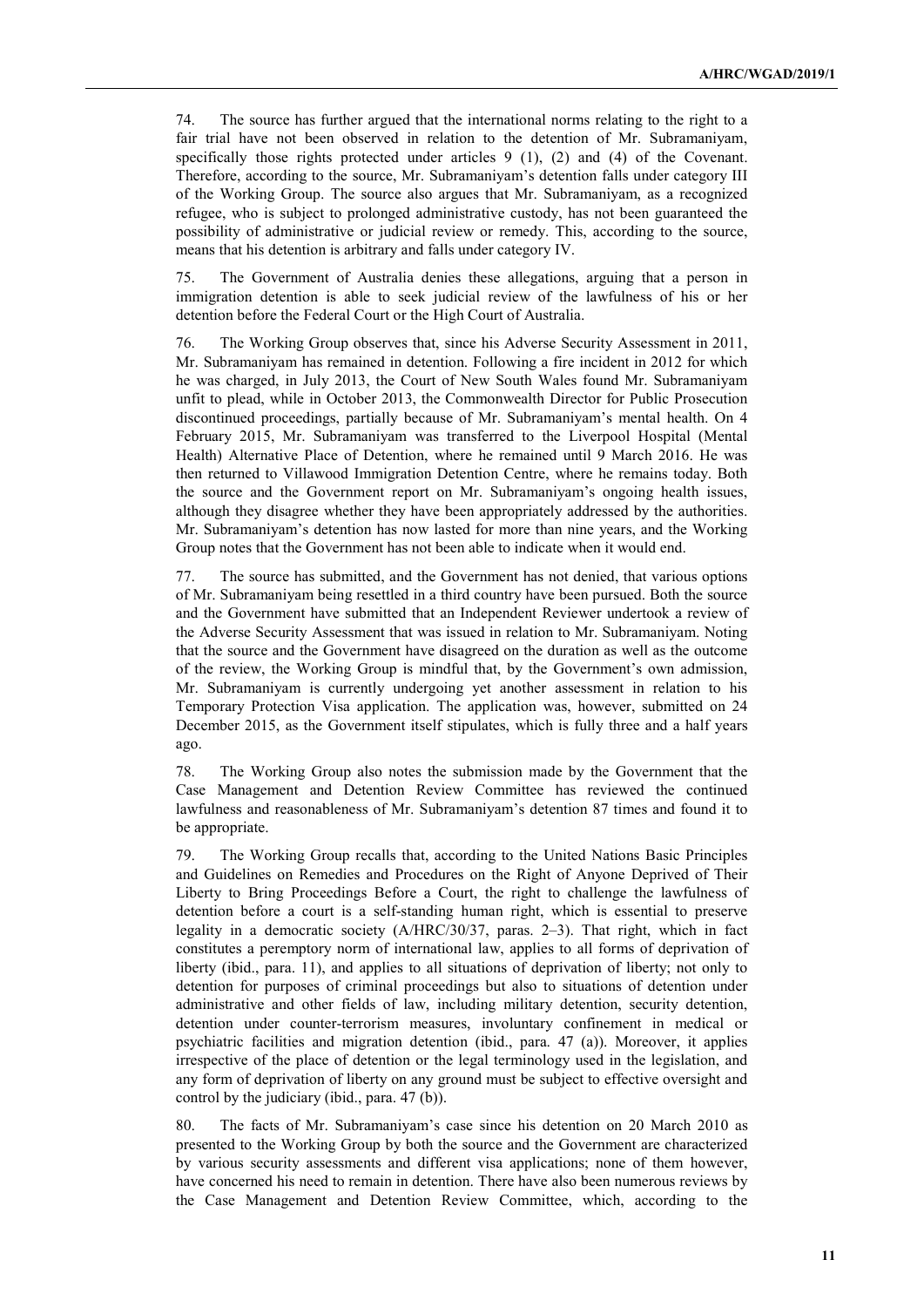Government, has repeatedly examined the legality and reasonableness of Mr. Subramaniyam's detention. As the Working Group has already clearly stated in its previous opinions, however, <sup>2</sup> the Case Management and Detention Review Committee is not a judicial body as required by article 9 (4) of the Covenant. The Working Group observes the repeated failure on the part of the Government to explain how the reviews carried out by the Committee satisfy the guarantees encapsulated in the right to challenge the legality of detention enshrined in article 9 of the Covenant.<sup>3</sup>

81. Furthermore, the Working Group is mindful that, in 2013, Mr. Subramaniyam was found to be unfit to plea by the Court of New South Wales, and that, since then, Mr. Subramaniyam has spent considerable periods of time in hospital owing to his poor health. The Government has provided no explanation of the measures that were taken to ensure that the rights of Mr. Subramaniyam, including his rights under article 9 of the Covenant, would be fully respected during that time. The Working Group cannot accept the argument presented by the Government that Mr. Subramaniyam should be able to submit his views for consideration during the present security assessment, given that the state of Mr. Subramaniyam's health does not appear to be such as to allow for this. The Working Group notes that the Government has not explained how a person who was deemed to be unfit to plea in 2013 has now become fully able to take part in such proceedings. The Working Group also notes that the Government has not provided an explanation of any reasonable accommodations that have been made to account for Mr. Subramaniyam's special needs, in accordance with articles 4 and 14 of the Convention on the Rights of Persons with Disabilities.<sup>4</sup>

82. The Working Group therefore concludes that, during his nine years of detention, no judicial body has ever been involved in the assessment of the legality of Mr. Subramaniyam's detention, noting that such consideration by a judicial body would necessarily involve the assessment of the legitimacy, need and proportionality to detain.<sup>5</sup>

83. The Working Group also recalls the numerous findings by the Human Rights Committee where the application of mandatory immigration detention in Australia and the impossibility of challenging such detention has been found to be in breach of article 9 (1) of the Covenant.<sup>6</sup> Moreover, as the Working Group notes in its revised deliberation No. 5, detention in migration settings must be exceptional, and that to ensure this, alternatives to detention must be sought.<sup>7</sup> In the case of Mr. Subramaniyam, it appears to the Working Group that, since the Adverse Security Assessment and given the health problems experienced by Mr. Subramaniyam, no alternatives to detention have been considered. In this regard, the Working Group is especially mindful of the observation made by the Special Rapporteur on the human rights of migrants, who also met with detainees who had been given indefinite detention because they were refugees who had failed either their adverse security assessment or their character assessment, or stateless persons whose asylum claims had been refused. In his view, a judicial review process was important for these groups of detainees, and wherever possible, options for non-custodial measures and alternatives to detention should be offered to them (A/HRC/35/25/Add.3, para. 58).

84. Furthermore, Mr. Subramaniyam made his latest visa application on 24 December 2015. Without providing any explanation about the length of time required, the Government has submitted that this matter is still pending. The Working Group is puzzled

<sup>2</sup> See opinions No. 20/2018, para. 61, No. 50/2018, para. 77 and No. 74/2018, para 103.

<sup>3</sup> Ibid.

<sup>&</sup>lt;sup>4</sup> The Working Group observes that Australia has been a party to the Convention since 17 July 2008.

<sup>5</sup> See A/HRC/39/45, annex, revised deliberation No. 5, paras. 12–13.

<sup>6</sup> See C. v. Australia, Baban et al. v. Australia (CCPR/C/78/D/1014/2001), Shafiq v. Australia (CCPR/C/88/D/1324/2004), Shams et al. v. Australia (CCPR/C/90/D/1255, 1256, 1259, 1260, 1266, 1268, 1270 and 1288/2004), Bakhtiyari v. Australia (CCPR/C/79/D/1069/2002), D and E and their two children v. Australia (CCPR/C/87/D/1050/2002), Nasir v. Australia (CCPR/C/116/D/2229/2012) and F.J. et al. v. Australia (CCPR/C/116/D/2233/2013).

<sup>7</sup> See also A/HRC/13/30, para. 59, E/CN.4/1999/63/Add.3, para. 33, A/HRC/19/57/Add.3, para. 68 (e), A/HRC/27/48/Add.2, para. 124 and A/HRC/30/36/Add.1, para. 81. See also opinions No. 21/2018 and No. 72/2017.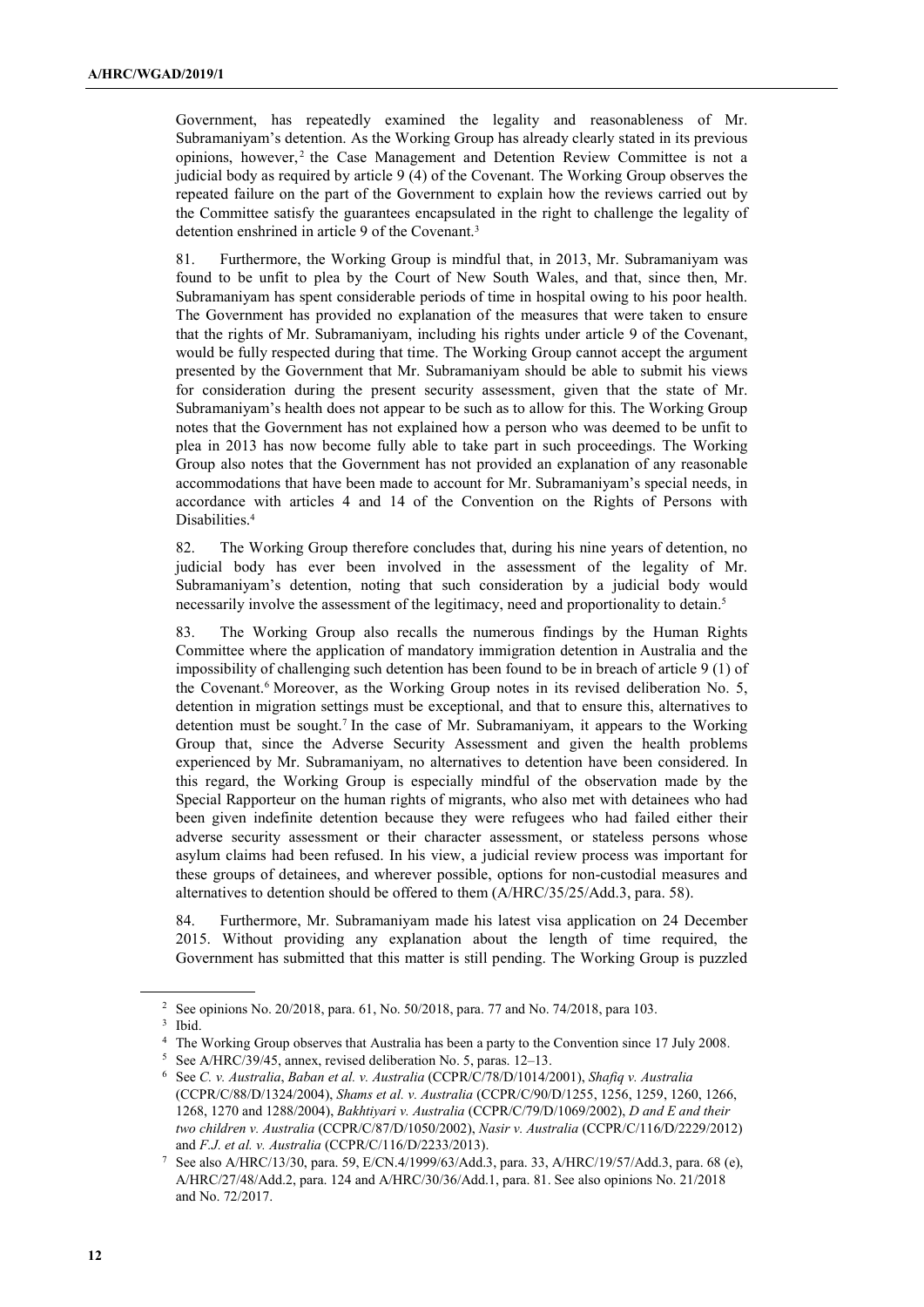that a visa application of someone whom is held in custody by the State can take more than three and a half years, with no clear prospect of resolution in sight. Mr. Subramaniyam appears to be is caught up in an endless cycle of visa applications and security assessments while in detention, where his health, both physical and mental, is deteriorating.

85. As clearly stated in the revised deliberation No. 5, indefinite detention of individuals in the course of migration proceedings cannot be justified and is arbitrary.<sup>8</sup> This is why the Working Group has required that a maximum detention period in the course of migration proceedings be set by legislation, and that such detention be permissible only for the shortest period of time.<sup>9</sup> Mr. Subramaniyam has now been in detention for more than nine years without any clear prospect of when he could be released, a situation that the Working Group considers unacceptable. The Working Group is mindful that the Government itself has not been able to make such an indication in its reply to the Working Group.

86. The Working Group therefore concludes that Mr. Subramaniyam has been denied the right to challenge the continued legality of his detention in breach of article 9 of the Covenant, and that his detention is therefore arbitrary, falling under category IV, and not under category III as argued by the source.

87. Furthermore, the source submits that the detention of Mr. Subramaniyam falls under category V, as Australian citizens and non-citizens are not equal before the courts and tribunals of Australia owing to the effective result of the decision of the High Court in Al-Kateb v. Godwin. According to that decision, while Australian citizens may challenge administrative detention, while non-citizens may not. The Government denies those allegations, arguing that, in the cited case, the High Court held that provisions of the Migration Act 1958 requiring detention of non-citizens until they are removed, deported or granted a visa, even if removal were not reasonably practicable in the foreseeable future, were valid.

88. The Working Group remains puzzled by the explanation provided again by the Government in relation to the High Court's decision in that case,<sup>10</sup> as it only confirms that the High Court affirmed the legality of the detention of non-citizens until they are removed, deported or granted a visa, even if removal were not reasonably practicable in the foreseeable future. In other words, the Government has actually failed to explain how such non-citizens can challenge their continued detention after that decision.

89. The Working Group notes the numerous findings by the Human Rights Committee, as referred to in paragraph 83 and footnote 13 above, and also notes that the effect of the decision of the High Court of Australia in the above-mentioned case is such that noncitizens have no effective remedy against their continued administrative detention.

90. In that respect, the Working Group specifically notes the jurisprudence of the Human Rights Committee in which it examined the implications of the High Court's judgment in the case of Al-Kateb v. Godwin and concluded that the effect of that judgment was such that there was no effective remedy to challenge the legality of continued administrative detention.<sup>11</sup>

91. In the past, the Working Group has concurred with the views of the Human Rights Committee on this matter, $12$  and this remains the position of the Working Group in the present case. The Working Group emphasizes that this situation is discriminatory and contrary to articles 16 and 26 of the Covenant. It therefore concludes that the detention of Mr. Subramaniyam is arbitrary, falling under category V.

<sup>8</sup> A/HRC/39/45, annex, para. 26. See also A/HRC/13/30, para. 63 and opinions No. 42/2017 and No. 28/2017.

<sup>&</sup>lt;sup>9</sup> A/HRC/39/45, annex, para. 26; see also opinions No. 5/2009 and No. 42/2017, E/CN.4/1999/63/Add.3, para. 35 and A/HRC/33/50/Add.1, paras. 49–50.

<sup>10</sup> See opinions No. 21/2018, para. 79, No. 50/2018, para. 81 and No. 74/2018, para. 117.

<sup>&</sup>lt;sup>11</sup> See *F.J. et al. v. Australia*, para.  $9.3$ .

<sup>12</sup> See opinions No. 28/2017, No. 42/2017, No. 71/2017, No. 20/2018, No. 21/2018, No. 50/2018, No. 74/2018 and No. 2/2019.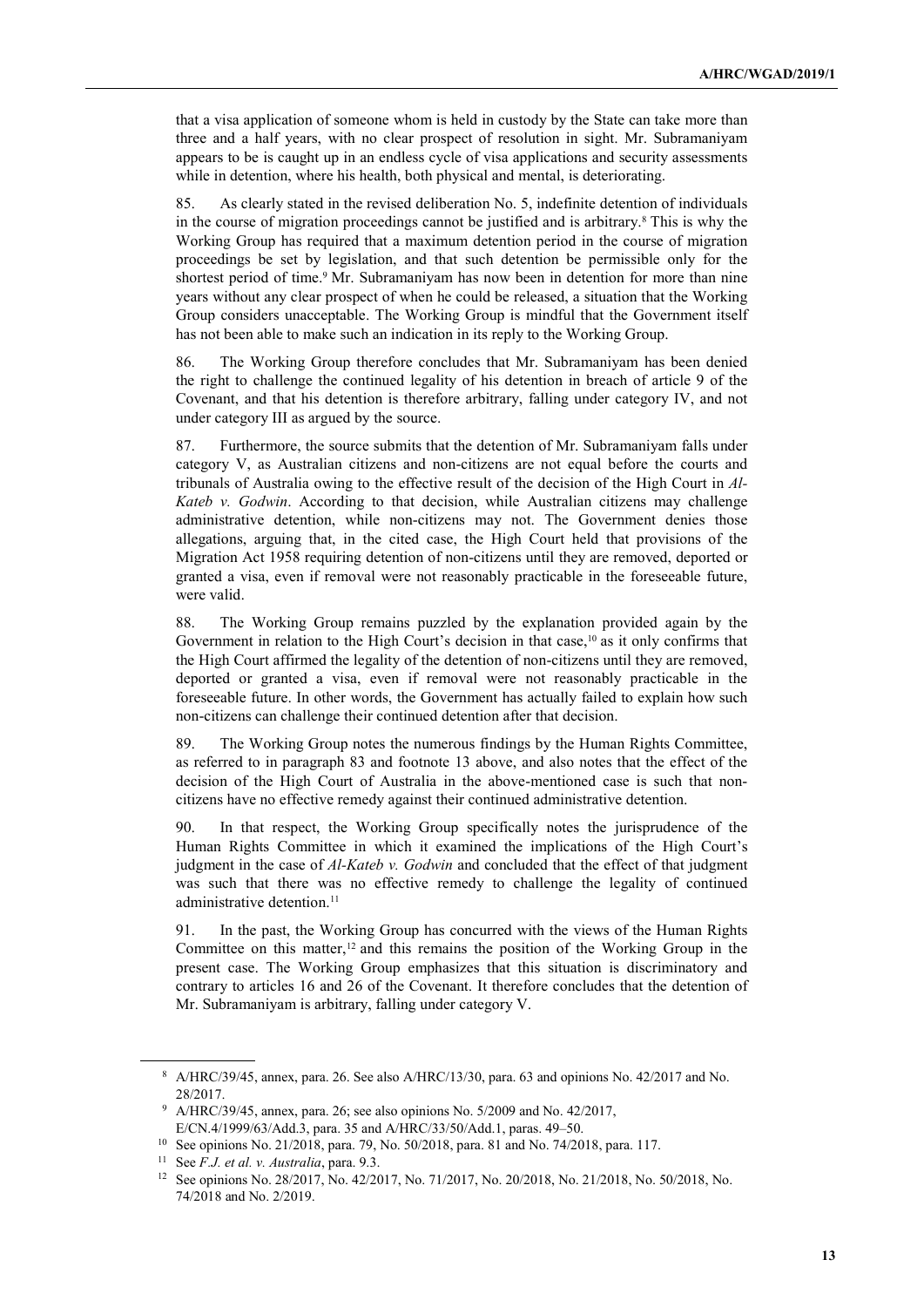## Migration Act 1958

92. The Working Group observes that the present case is the latest in the number of cases from Australia that have come before the Working Group since 2017 and all concerning the same issue, namely the mandatory immigration detention in Australia pursuant to the Migration Act 1958 (Act).13 The Act stipulates that unlawful non-citizens must be detained and kept in immigration detention until they are removed from Australia or granted a visa. In addition, section 196 (3) of the Act states that, "to avoid doubt, subsection (1) prevents the release, even by a court, of an unlawful non-citizen from detention (otherwise than as referred to in paragraph  $(1)$   $(a)$ ,  $(aa)$  or  $(b)$ ) unless the noncitizen has been granted a visa". Consequently, provided that there is some sort of process relating to the grant of a visa or to removal (even if removal is not reasonably practicable in the foreseeable future), the detention of an unlawful non-citizen is permitted under Australian law.

93. The Working Group emphasizes that seeking asylum is not a criminal act; on the contrary, seeking asylum is a universal human right, enshrined in article 14 of the Universal Declaration of Human Rights, and in the Convention relating to the Status of Refugees and the Protocol thereto. <sup>14</sup> The Working Group notes that these instruments constitute international legal obligations undertaken by Australia, and also notes in particular the undoubtedly legally binding nature of the Convention relating to the Status of Refugees and the Protocol thereto in relation to Australia.

94. The Working Group must once again emphasize that deprivation of liberty in the immigration context must be a measure of last resort and alternatives to detention must be sought in order to meet the requirement of proportionality.<sup>15</sup> Moreover, as the Human Rights Committee has argued in its general comment No. 35 (2014) on liberty and security of person, asylum seekers who unlawfully enter a State party's territory may be detained for a brief initial period in order to document their entry, record their claims and determine their identity if it is in doubt. To detain them further while their claims are being resolved would be arbitrary in the absence of a particular reason specific to the individual, such as an individualized likelihood of absconding, a danger of crimes against others or a risk of acts against national security.

95. The provisions of the Migration Act 1958 stand at odds with these requirements of international law, as its sections 189 (1) and 189 (3) provide for de facto mandatory detention of all unlawful non-citizens unless they are being removed from the country or granted a visa. Furthermore, the Act does not reflect the principle of exceptionality of detention in the context of migration as recognized in international law, nor does it provide for alternatives to detention to meet the requirement of proportionality.<sup>16</sup>

96. The Working Group is alarmed at the rising number of cases emanating from Australia concerning the implementation of the Migration Act 1958 that are being brought to its attention. It is equally alarmed that, in all these cases, the Government has argued that the detention is lawful because it follows the stipulations of the Act. The Working Group wishes to clarify that such an argument can never be accepted as legitimate in international law. The fact that a State follows its own laws does not in itself bring those laws into conformity with the obligations that the State has undertaken under international law. No State can legitimately avoid its obligations arising from international law by hiding behind its domestic laws and regulations.

97. The Working Group emphasizes that it is the duty of the Government of Australia to bring its national legislation, including the Migration Act 1958, into line with its obligations under international law. Since 2017, the Government has been consistently reminded of these obligations by numerous international human rights bodies, including the

<sup>13</sup> See opinions No. 28/2017, No. 42/2017, No. 71/2017, No. 20/2018, No. 21/2018, No. 50/2018, No. 74/2018 and No. 2/2019.

<sup>14</sup> See opinions Nos. 28/2017, 42/207 and 50/2018; see also A/HRC/39/45, annex, para. 9.

<sup>15</sup> See A/HRC/10/21, para. 67. See also A/HRC/39/45, annex, paras. 12 and 16.

<sup>16</sup> A/HRC/10/21, para. 67. See also A/HRC/39/45, annex, paras. 12 and 16.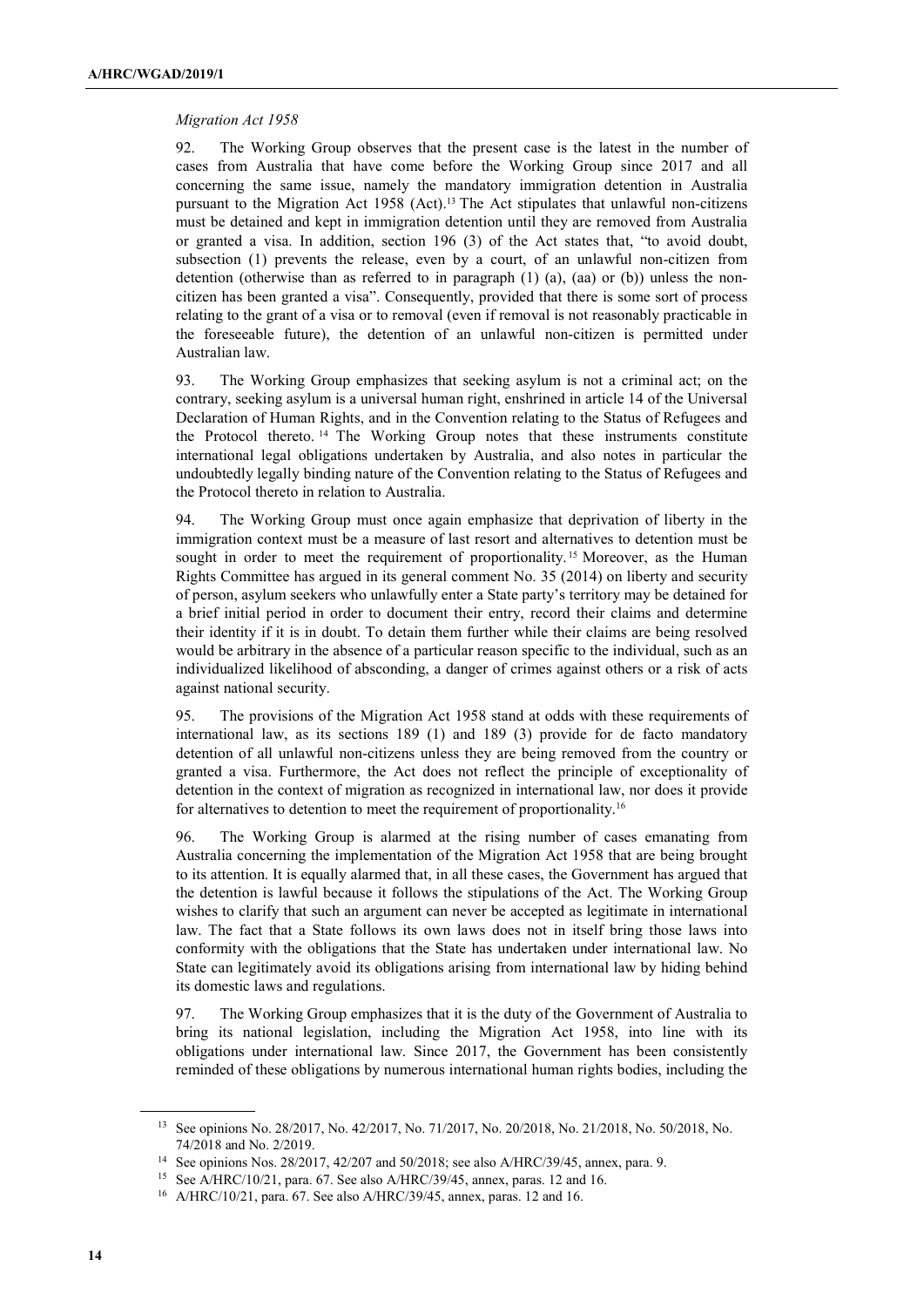Human Rights Committee (CCPR/C/AUS/CO/6, paras. 33–38), the Committee on Economic, Social and Cultural Rights (E/C.12/AUS/CO/5, paras. 17–18), the Committee on Elimination of All Forms of Discrimination against Women (CEDAW/C/AUS/CO/8, paras. 53–54), the Committee on the Elimination of All Forms of Racial Discrimination (CERD/C/AUS/CO/18-20, paras. 29–33), the Special Rapporteur on the human rights of migrants (see A/HRC/35/25/Add.3) and the Working Group.17 The Working Group finds it inconceivable that the unison voice of numerous independent, international human rights mechanisms would be disregarded and calls upon the Government to urgently review this legislation in the light of its obligations under international law without delay.

98. The Working Group welcomes the invitation dated 27 March 2019 from the Government for the Working Group to conduct a visit to Australia in the first quarter of 2020. The Working Group looks forward to this opportunity to engage with the Government constructively and to offer its assistance in addressing its serious concerns relating to instances of arbitrary deprivation of liberty.

## **Disposition**

99. In the light of the foregoing, the Working Group renders the following opinion:

The deprivation of liberty of Premakumar Subramaniyam, being in contravention of articles 2, 3, 7, 8 and 9 of the Universal Declaration of Human Rights and of articles 2, 9, 16 and 26 of the International Covenant on Civil and Political Rights, is arbitrary and falls within categories II, IV and V.

100. The Working Group requests the Government of Australia to take the steps necessary to remedy the situation of Premakumar Subramaniyam without delay, and to bring it into conformity with the relevant international norms, including those set out in the Universal Declaration of Human Rights and the International Covenant on Civil and Political Rights.

101. The Working Group considers that, taking into account all the circumstances of the case, the appropriate remedy would be to release Premakumar Subramaniyam immediately and to accord him an enforceable right to compensation and other reparations, in accordance with international law.

102. The Working Group urges the Government to ensure a full and independent investigation of the circumstances surrounding the arbitrary deprivation of liberty of Premakumar Subramaniyam, and to take appropriate measures against those responsible for the violation of his rights.

The Working Group requests the Government to bring its laws, particularly the Migration Act 1958 into conformity with the recommendations made in the present opinion and with the international law commitments made by Australia.

104. In accordance with paragraph 33 (a) of its methods of work, the Working Group refers the present case to the Special Rapporteur on the human rights of migrants for appropriate action.

105. The Working Group requests the Government to disseminate the present opinion through all available means and as widely as possible.

## Follow-up procedure

 $\overline{a}$ 

106. In accordance with paragraph 20 of its methods of work, the Working Group requests the source and the Government to provide it with information on action taken in follow-up to the recommendations made in the present opinion, including:

(a) Whether Premakumar Subramaniyam has been released and, if so, on what date;

<sup>17</sup> See opinions No. 50/2018, paras. 86–89, No. 74/2018, paras. 99–103 and No. 2/2019, paras. 115–117.